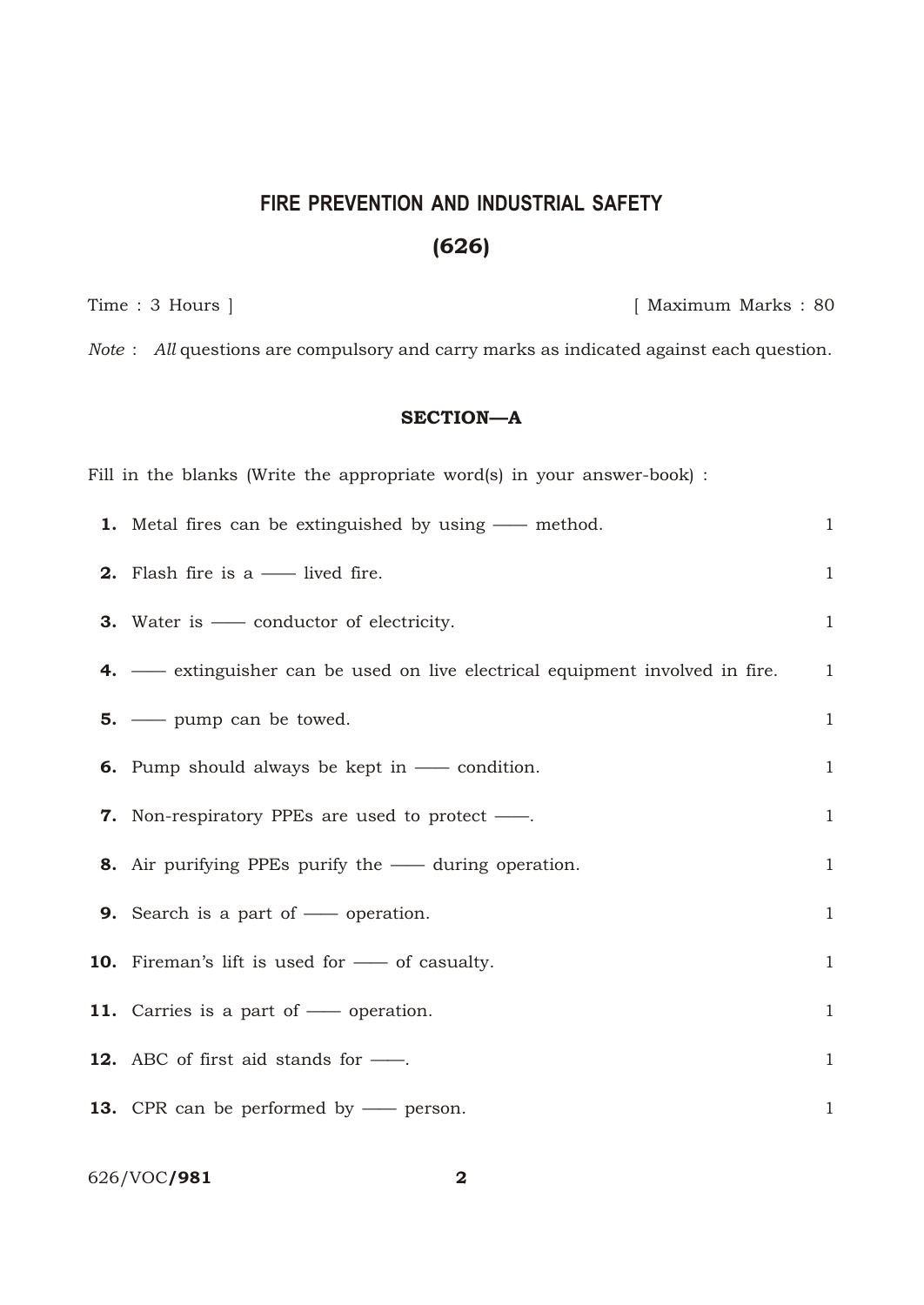| <b>14.</b> Sometimes salvage is done — the emergency. | $\mathbf{1}$ |
|-------------------------------------------------------|--------------|
| <b>15.</b> Salvage can be classified into — groups.   | 1            |
| <b>16.</b> Emergency plans are of — types.            | 1            |
| <b>17.</b> — is the District Emergency Authority.     | $\mathbf{1}$ |
| <b>18.</b> Ceiling Hook is used for —.                | 1            |
| <b>19.</b> On-site emergency plan deals with —.       | 1            |
| <b>20.</b> Safety is a statutory $\frac{1}{1}$ .      | 1            |

#### SECTION-B

Answer the following questions in minimum of 30 words each :

| <b>21.</b> How are the fires classified?                                                                                             | 3 |
|--------------------------------------------------------------------------------------------------------------------------------------|---|
| <b>22.</b> Name various equipments that help in extinguishing the fires.                                                             | 3 |
| <b>23.</b> With the help of a neat diagram, explain the construction and working of<br>Water-CO <sub>2</sub> type fire extinguisher. | 3 |
| <b>24.</b> Enlist the jobs to be done during monthly/quarterly/annual/biannual<br>inspection of fire-fighting equipment.             | 3 |
| <b>25.</b> Explain the utility of fire monitor/fire hydrant and riser.                                                               | 3 |
| <b>26.</b> Name <i>three</i> small gears you consider important for fire fighting purposes and<br>write their utility.               | 3 |
| 27. Write a note on respiratory type PPE.                                                                                            | 3 |
| <b>28.</b> Name three main types of carries commonly used by the rescuers.                                                           | 3 |
|                                                                                                                                      |   |

626/VOC**/981** 3 [ P.T.O.